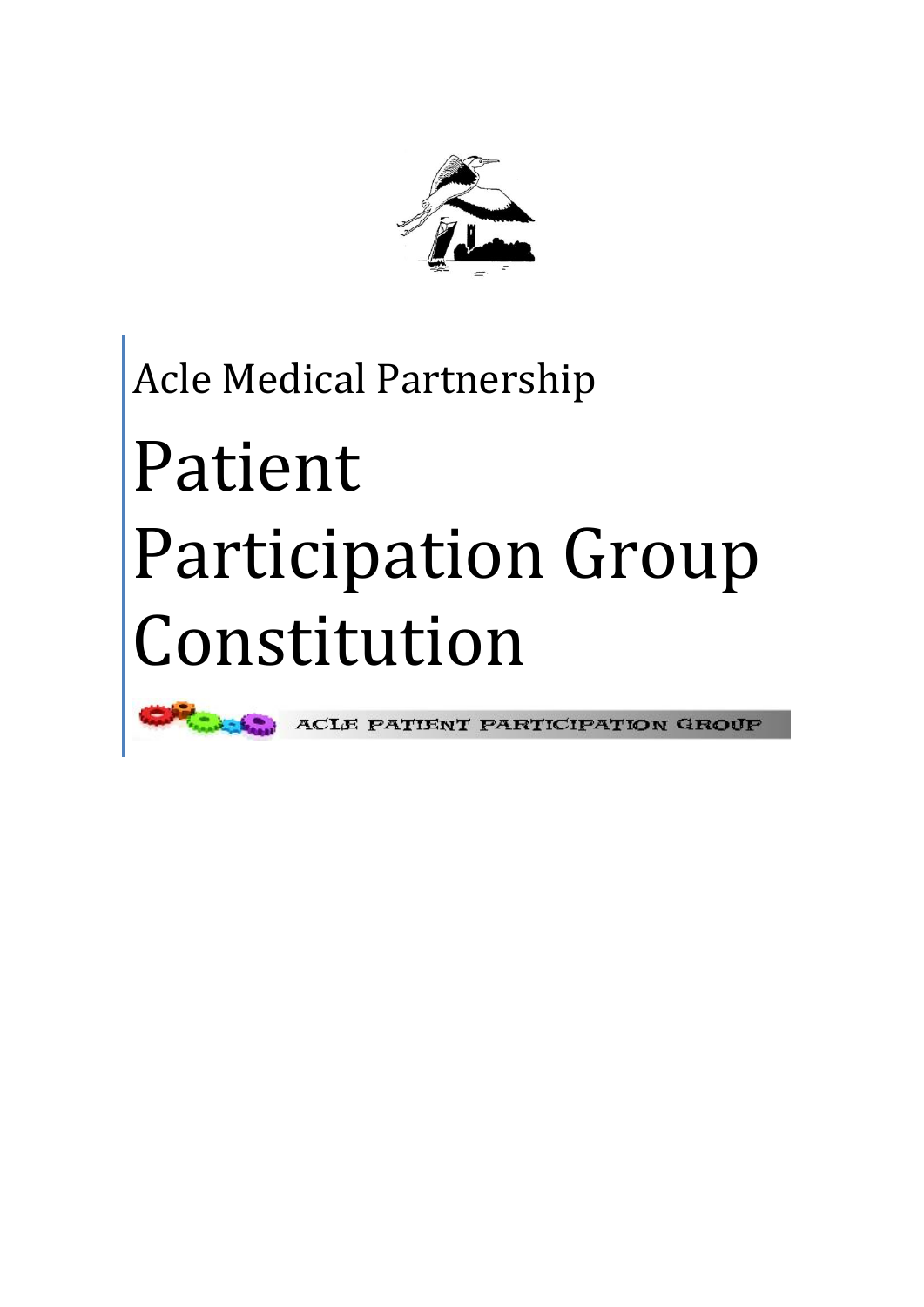#### **1. Name**

The Name shall be **Acle Medical Practice Patient Participation Group -**hereinafter called **'The PPG'**

#### **2. Objectives**

To foster the highest possible standard of primary medical care through the medium of patient participation.

To enhance communications between the patients and all partners and staff of the Acle Medical Practice. (hereinafter called '**The Practice**')

**The PPG** should act as a communication channel between **The Practice** and the community in order to help patients use facilities to the best advantage and **The Practice** to implement policies influenced by representative patient views.

**The PPG** should have a role in assisting in assessment of community 'needs' to assist **The Practice** improve its service by collating patient views through patient surveys.

Provide links for patients with specific needs to form support groups or to join existing local support groups.

To promote health education and awareness on topics of interest and value to the patients where **The Practice** consider it appropriate.

To promote, after discussion with **The Practice**, any other matter which is deemed to be in the interest of the patients and **The Practice.**

**The PPG** shall not undertake any activity without the consent of **The Practice**, which shall not be unreasonably withheld.

**The PPG** is empowered to pursue aims in furtherance of these **Objectives**.

**The PPG** shall be non-party, non-sectarian in religion and nondiscriminatory in age, gender and ethnicity.

**The PPG** shall have power to affiliate to the National Association of Patient Participation Groups and to other organisations with similar charitable objectives and may apply for charitable status to the Charity Commission for England and Wales.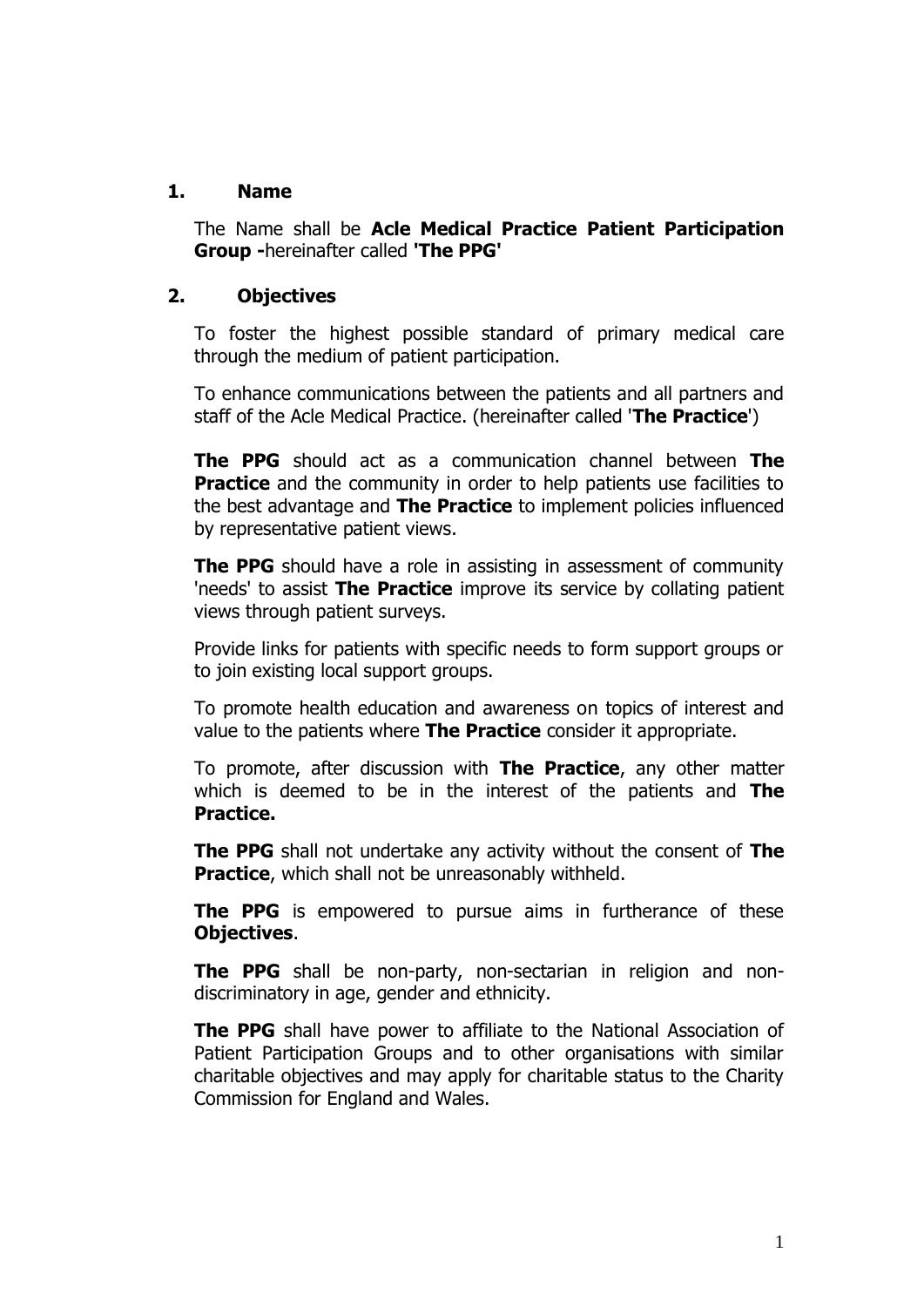#### **3. Membership**

Everyone registered with and all doctors and staff of the Practice shall automatically be members of the Group but shall cease to be members on leaving the Practice.

## **4. The PPG and Officers**

- a) The committee shall consist of not more than 15 Members including the officers (Chairman, Vice-Chairman and Secretary). Officers will serve a maximum of 3 years in the first instance. The officers and other members shall be nominated and elected or re-elected annually at the Annual General Meeting.
- b) The Committee shall meet at least 6 times annually, with a minimum of 3 meetings outside of traditional work hours and is empowered by this Constitution to manage the affairs of the Group and to take such actions as may be appropriate to further the Objectives of the Group.
- c) All Committee members shall each have one vote at Committee Meetings and the Chairman of the meeting shall have a second casting vote. Decisions shall be by a simple majority except with respect to a proposed alteration of this Constitution or Dissolution of the Group when the decision must be by two thirds of all elected Committee members.
- d) The Committee may from time to time delegate such powers or actions to the Officers or to other Committee members as it deems fit.
- e) The quorum for meetings of the Committee shall be 5 of all elected members, of whom 2 must be officers.
- f) Membership of the Committee shall be terminated immediately in the case of any person who ceases to be a patient, partner or employee of the Practice.
- g) Any members may be invited to any meeting of the Committee and where deemed appropriate may be co-opted onto the Committee.
- h) Non-members may be co-opted on to the Committee for their particular expertise.
- i) No co-opted member shall have the right to vote at Committee meetings
- j) All co-opted members shall automatically cease to be co-opted members at the next succeeding Annual General Meeting but may be re-appointed by the Committee immediately thereafter.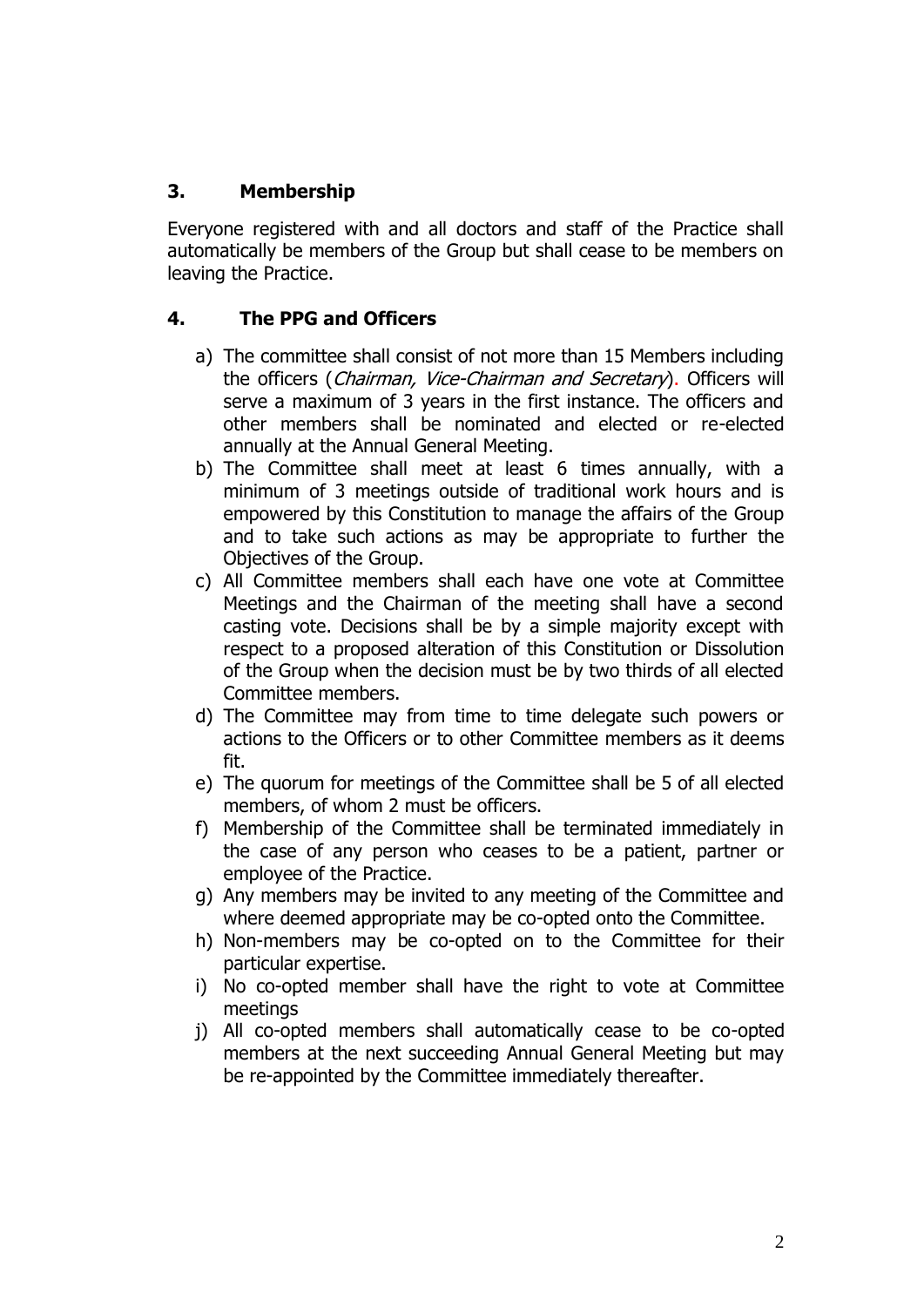## **5. Annual General Meeting**

Once in each year, an annual General Meeting shall be held within 3 months of the Financial Year End, which every member of the group shall be entitled to attend. The date of this meeting shall be advertised in the Practice not less than 14 days prior to the meeting and personally notified to as many members as possible. The meeting shall be for the purpose of receiving an Annual Report from the PPG and appointment of Officers and members.

## **6. Special General Meeting**

A Special General Meeting shall be held if not less than 2/3 of the elected members of the Committee or not less than 100 members requests it in writing, stating the reasons to the Chairman or Secretary. The date of the meeting shall be advertised in the Practice for at least 14 days in advance and personally notified to as many members as possible. The meeting must be held within 28 days of receipt of the written request.

The meeting shall be for the purpose of altering the Constitution in accordance with Clause 11 or of dissolving the Group in accordance with Clause 12 or for considering any matter of substance referred to the meeting by the Committee or by members of the Committee.

#### **7. Voting at General Meetings**

Except as provided in Clauses 10 and 11, all resolutions proposed at an Annual General Meeting or a Special General Meeting shall be decided by a simple majority of those present and entitled to vote thereat. No member shall exercise more than 1 vote. In case of an equality of votes the person chairing the meeting shall have a second or casting vote.

#### **8. Quorum at General Meetings**

Six Members shall form a quorum at the Annual General Meeting and Special General Meetings.

#### **9. Minutes**

Minutes shall be kept of all General and Committee Meetings, which shall provide a record of all proceedings and resolutions.